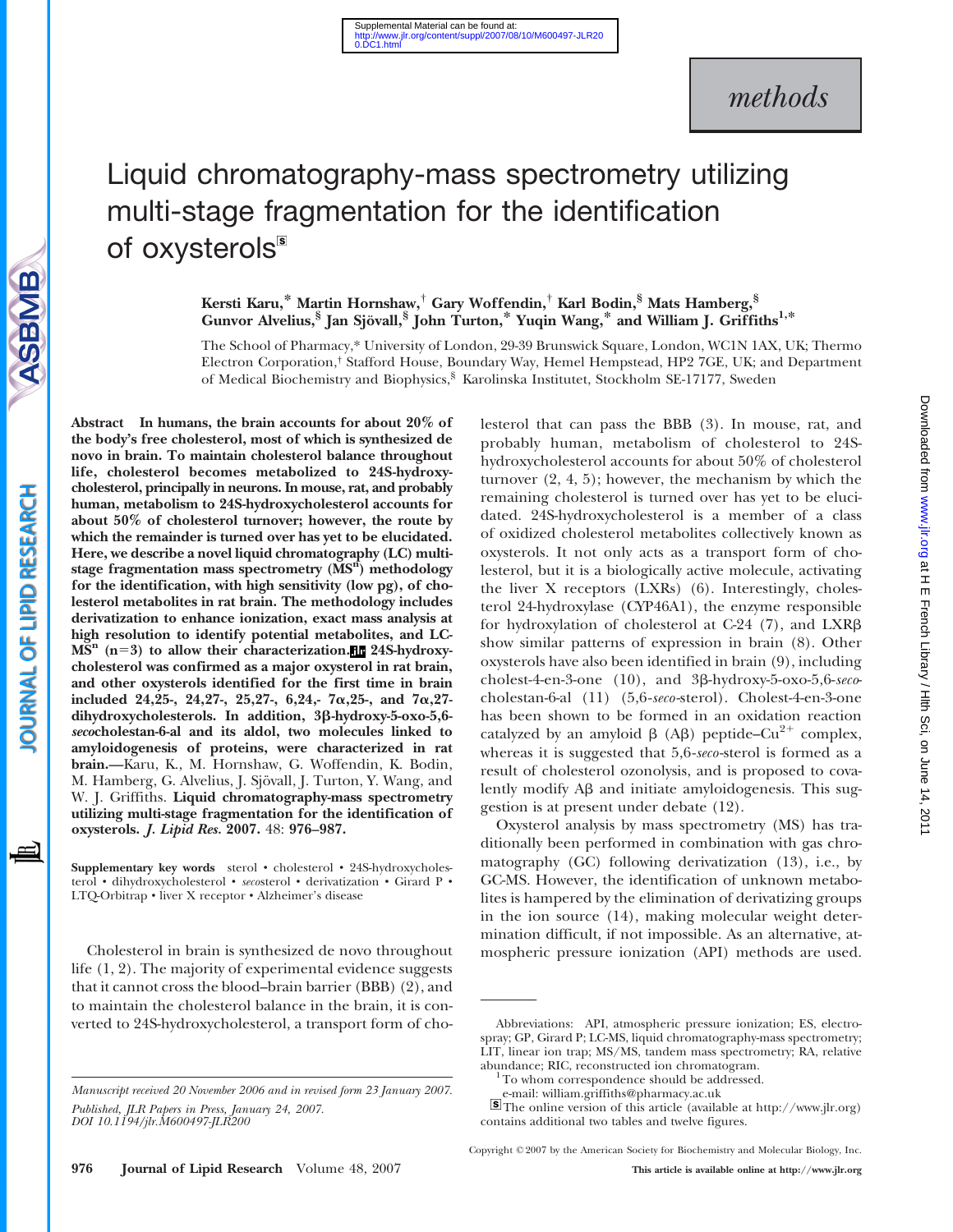Oxysterol analysis by electrospray (ES) suffers from the poor ionization cross-section of oxysterols, and atmospheric pressure chemical ionization and atmospheric pressure photoionization both lead to dehydrated protonated molecules and an absence of molecular weight information (15–17). To improve the analysis of oxysterols by ES, we have introduced a derivatization method which involves i) conversion of the  $3\beta$ -hydroxy-5-ene (or  $3\beta$ hydroxy) to a 3-oxo-4-ene (or a 3-oxo group) and  $ii$ ) the reaction of the resultant oxo group with the Girard P (GP) hydrazine reagent to give a GP hydrazone (Fig. 1A). Because the GP hydrazone contains a quaternary nitrogen, the derivatized oxysterol gives a high ion yield in the ES ion source (18).

An important consideration for the MS analysis of oxysterols extracted from brain is their low abundance

**SBMB** 

OURNAL OF LIPID RESEARCH

among a matrix of other lipids, including phospholipids and cholesterol itself, which is present in  $10^3$ - to  $10^5$ -fold excess (2). To overcome this problem, oxysterols are enriched using straight-phase chromatography, derivatized specifically, and separated in their derivatized form by reversed-phase liquid chromatography (LC) prior to MS analysis. Only compounds that have an oxo group, or that have been oxidized to include one, will become derivatized with the GP reagent, which provides preferential ionization. Further, GP hydrazones give a characteristic neutral loss of 79 Da, i.e., loss of the pyridine group, which can be targeted in neutral-loss-type scans or utilized in multiple reaction monitoring (MRM) experiments, which add an extra dimension of specificity to oxysterol analysis (Fig. 1B). For the analysis of possible oxysterols in brain, advantage can be taken of their predicted elemental com-



Fig. 1. Oxidation and derivatization of sterols to give Girard P (GP) hydrazones (A),  $MS<sup>2</sup>$  fragmentation of sterol GP hydrazones (B), and  $MS<sup>3</sup> ([M]<sup>+</sup>\to [M-79]<sup>+</sup>\to) fragmentation of 3-oxo-4-ene GP hydroxzones (C). In A, B, and C, 24S-hydroxycholesterol is used as an example.$ Elemental compositions were confirmed by exact mass measurements. An asterisk preceding a fragment ion-describing letter (e.g.,  $*b_1-12$ ) indicates that the fragment ion has lost the pyridine moiety from the derivatizing group. A prime preceding a fragment ion-describing letter (e.g.,  $*\mathrm{f}$ ) indicates that cleavage proceeds with the transfer of a hydrogen atom from the ion to the neutral fragment. A prime to the right of the fragment-describing letter indicates that cleavage proceeds with hydrogen atom transfer to the fragment ion. Some confusion can arise concerning the nomenclature used to describe 27-hydroxycholesterol, which was previously denoted as 26-hydroxycholesterol. According to the rules of priority of numbering, the correct description of 27-hydroxycholesterol is 25R,26-hydroxycholesterol. However, because the medical community uses the name 27-hydroxycholesterol, we have used this name in this article.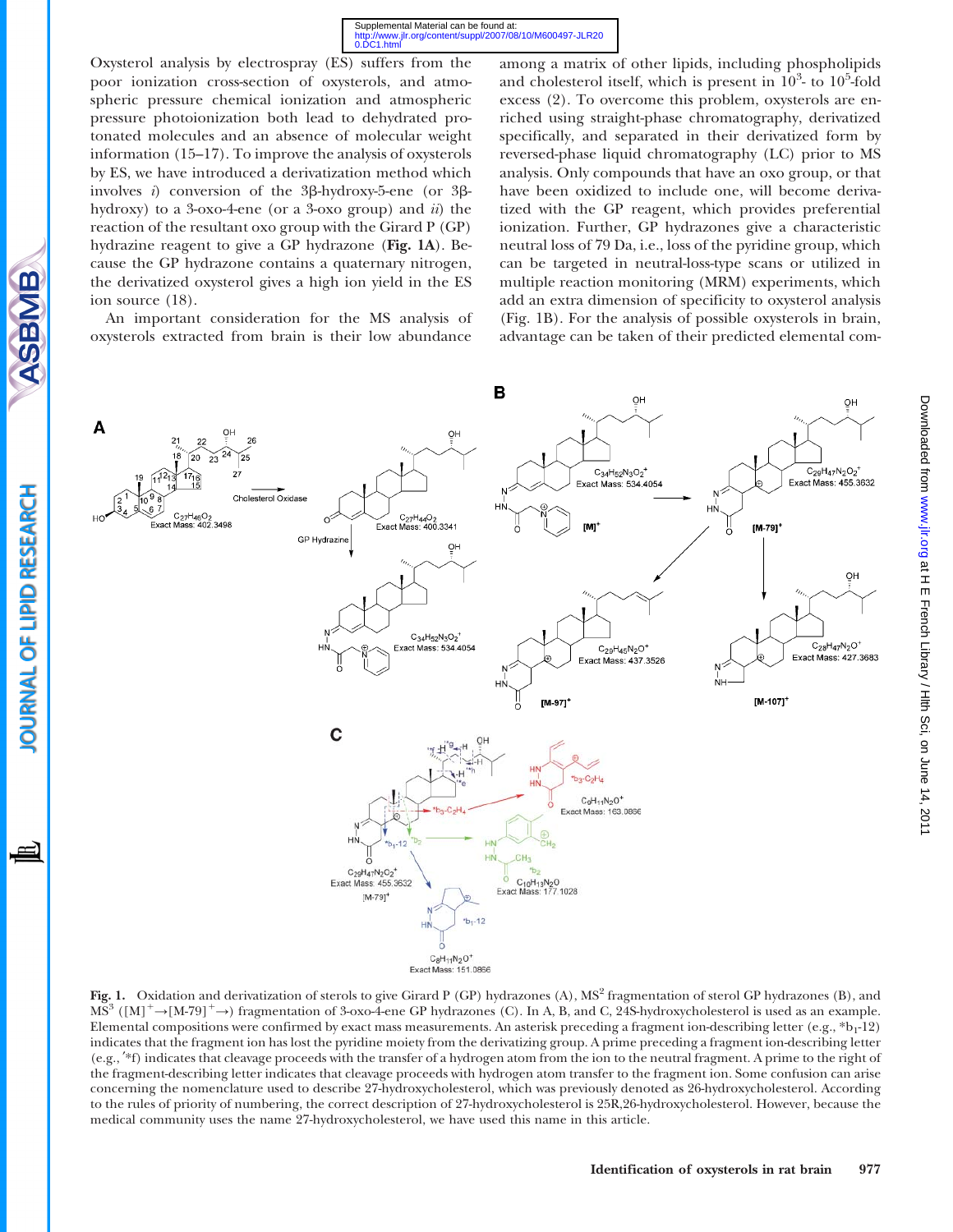position (oxysterols are cholesterol metabolites with additional oxygen functionalities and/or changed carbon skeleton), and use can be made of a knowledge of their exact mass to profile LC-MS ion chromatograms for potential compounds.

The benefit provided by the abundant neutral loss of 79 Da for the detection of GP derivatives proves to be a disadvantage for their structural determination. To identify novel oxysterols in brain, it will be necessary to maximize the structural information provided by tandem mass spectrometry (MS/MS), and when fragmentation proceeds predominantly through one or just a few reaction – channels, this is difficult to achieve. Multi-stage fragmentation (MS<sup>n</sup>) can offer a benefit in this regard. By performing an  $MS<sup>3</sup>$  experiment in which the precursor ion,  $[M]^+,$ fragments by the loss of 79 Da to give an  $[M-79]^+$  ion in a first fragmentation event  $(MS<sup>2</sup>)$ , followed by activation of the  $[M-79]$ <sup>+</sup> ion and recording of its fragmentation pattern, i.e., MS<sup>3</sup>, considerable structural information can be forthcoming. The  $MS<sup>3</sup>$  scan also adds specificity to the conventional MS/MS experiment, in which fragmentation pathways can be recorded for precursor ions specifically giving an  $[M-79]$ <sup>+</sup> "intermediate." Other ions that coincidentally have the same nominal mass as derivatized oxysterols and are co-selected in the MS<sup>2</sup> event will not give an  $[M-79]$ <sup>+</sup> intermediate, and hence their fragment ions will not be selected further for the  $MS<sup>3</sup>$  scan and thus will not contaminate the final fragment ion  $MS<sup>3</sup>$  spectrum. This is in contrast to the situation in a simple two-stage MS/MS experiment, where, for low abundance analytes, contamination of MS/MS spectra may be significant (18).

Recent developments in MS instrumentation can take advantage of the properties of derivatized oxysterols. Although tandem quadrupole instruments provide the "gold standard" for recording neutral loss (e.g., the loss of 79 Da), and MRM scans and quadrupole time-of-flight instruments offer the possibility of exact mass and MS/MS analysis, ion trap instruments have the advantage of being able to generate  $MS<sup>n</sup>$  spectra. A new type of hybrid mass spectrometer, the LTQ-Orbitrap from Thermo Electron Corp. (San Jose, CA), combines many of the merits of the above (19), and we demonstrate here that this instrument is ideal for the identification of cholesterol metabolites in brain.

Even when employing a high-performance mass spectrometer such as the LTQ-Orbitrap, it is desirable to incorporate on-line chromatographic separation when analyzing complex biological mixtures. With respect to oxysterols, there is evidence for cholesterol 24-, 25-, and 27-hydroxylase activity in mammalian brain (2, 5, 7, 14, 20, 21). These enzymes generate 24S-, 25-, and 27-hydroxycholesterols, respectively, isomers differing only by the location of the hydroxyl group on the C-17 side chain. Unless separated, their presence in a mixture will result in a composite  $MS<sup>3</sup>$  spectrum, which is difficult to interpret. Oxysterols are hydrophobic molecules with limited solubility in aqueous solvents. However, derivatization to GP hydrazones makes them more hydrophilic and increases the diversity of mobile-phase compositions compatible with analysis by reversed-phase chromatography.

Here we describe a novel  $LCMS<sup>n</sup>$  methodology for the identification, with high sensitivity (low pg), of oxysterols in brain. The methodology includes derivatization to add selectivity and enhance ionization, exact mass analysis at high resolution to identify potential metabolites, and LC- $MS<sup>3</sup>$  to allow their characterization.

### EXPERIMENTAL METHODS

### Materials

Sterols were from Steraloids, Inc. Ltd (London, UK), Sigma-Aldrich Ltd (Poole, Dorset, UK), or from previous studies (see supplementary Table I). GP reagent [1-(carboxymethyl)pyridinium chloride hydrazide] and cholesterol oxidase from Streptomyces sp. were also from Sigma-Aldrich Ltd. Unisil (activated silicic acid, 200–325 mesh) was from Clarkson Chromatography Products, Inc. (South Williamsport, PA), and SepPak  $C_{18}$  was from Waters Corp. (Milford, MA).

# Synthesis of 3ß-hydroxy-5-oxo-5,6-secocholestan-6-al and 3β,5β-dihydroxy-B-norcholestane-6β-carboxaldehyde

Synthesis of 5,6-seco-sterol and its aldol from cholesterol was accomplished essentially as described by Wentworth et al. (22).

3b-Hydroxy-5-oxo-5,6-secocholestan-6-al. Cholesterol (500 mg) in chloroform-methanol  $(9:1, v/v; 50 \text{ ml})$  was treated with an excess of ozone at  $-78^{\circ}$ C for 5 min. The solvents were evaporated, and the residue was treated with 325 mg of zinc powder suspended in  $90\%$  aqueous acetic acid (25 ml) at  $23^{\circ}$ C for 3 h. Material extracted with dichloromethane was subjected to silicic acid open column chromatography. Elution with diethyl ether-hexane (1:1; v/v) afforded the title compound (468 mg; yield, 86%). An aliquot was treated with O-methyl hydroxylamine in pyridine at  $23^{\circ}$ C for 2 h and subsequently trimethylsilylated. Analysis by GC-MS showed two peaks of comparable magnitude due to the syn/anti isomers of the aldoxime–TMS derivative (the C-5 keto group was not derivatized). The mass spectrum showed prominent ions at  $m/z$  488 [M<sup>+</sup> - 31], 398 [M<sup>+</sup> - (31+90)], and 320 [M<sup>+</sup> - 199] (loss of the A-ring). The purity was in excess of 95%.

3β, 5β-Dihydroxy-B-norcholestane-6β-carboxaldehyde. 3β-Hydroxy-5-oxo-5,6-secocholestan-6-al (400 mg) in acetonitrile-water (20:1, v/v; 50 ml) was treated with 118 mg of L-proline at  $23^{\circ}$ C for 2 h. The product obtained by extraction with ethyl acetate was subjected to silicic acid open column chromatography. Elution with diethyl ether-hexane (6:4; v/v) afforded the title compound (316 mg; yield, 79%). Treatment of an aliquot with O-methyl hydroxylamine and trimethylchlorosilane afforded the aldoxime– mono-TMS derivative (the C-5 tertiary alcohol was not derivatized), which appeared as a single but broadened peak on GC-MS. The mass spectrum showed prominent ions at  $m/z$  488  $[M^+ - 31]$ , 398  $[M^+ - (31 + 90)]$ , 343, and 278. The purity was in excess of 95%.

# Extraction of oxysterols from brain

In brief, oxysterols were extracted from three 100 mg portions of rat brain (Sprague Dawley, female, 306 g, 15 weeks; Harlan UK) as follows: 100 mg of brain was homogenized in ethanol (1 ml), the ethanol extract was centrifuged, and the supernatant was retained. The precipitate was ultrasonicated in 1 ml of methanol-dichloromethane (1:1; v/v) and centrifuged, and the supernatant was added to that retained previously. The superna-

ASBMB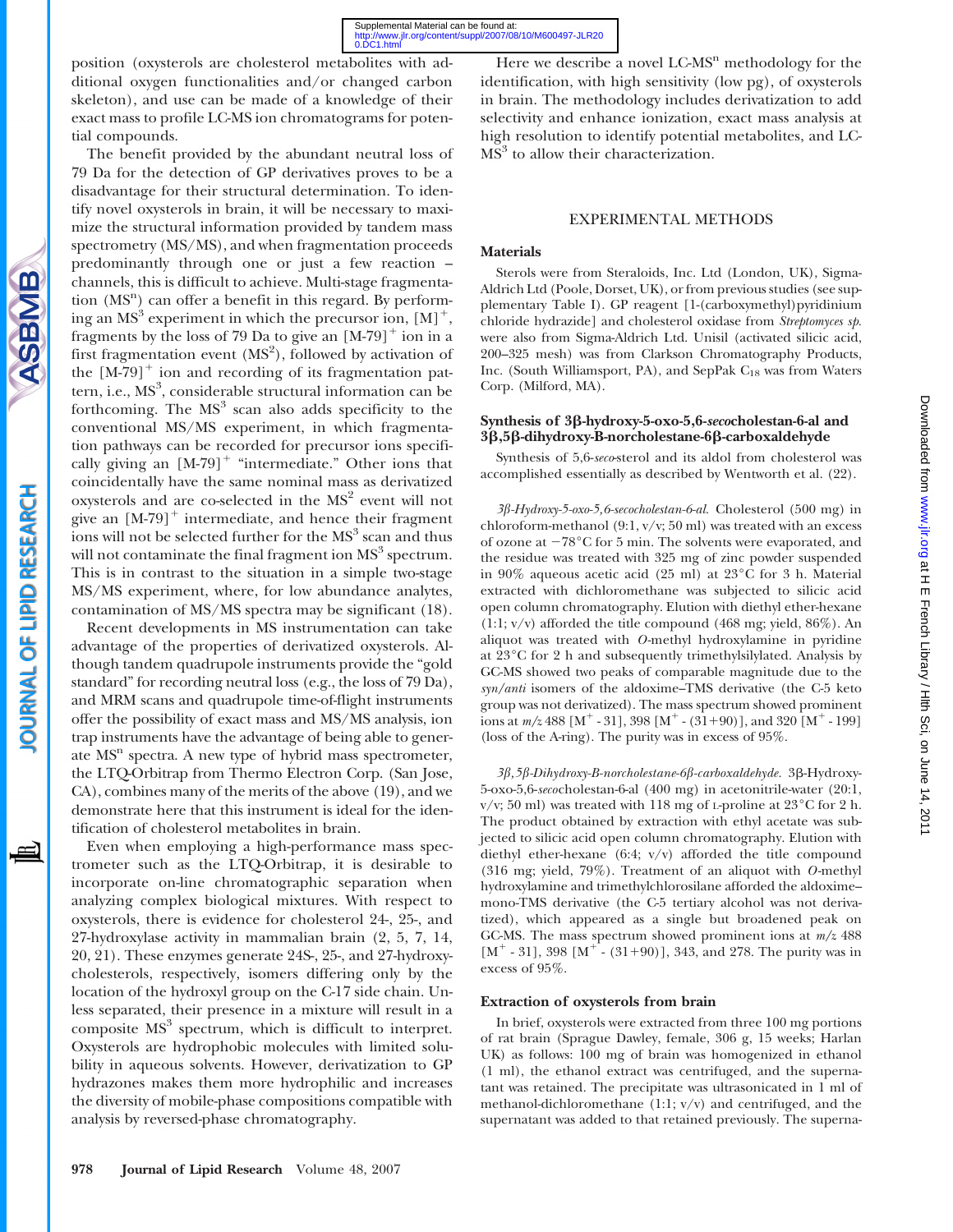tants were evaporated, and the residue was redissolved in 2 ml of hexane-dichloromethane  $(2:8; v/v)$ . The three brain extracts were then pooled, and one-third of the total extract was applied to a Unisil column ( $8 \times 0.8$  cm, 200–325 mesh, activated silicic acid) prepared in hexane, and washed with 20 ml of hexanedichloromethane (2:8; v/v) prior to sample application. Following sample application, the column was washed with 80 ml of hexane-dichloromethane (2:8; v/v, fraction 1) and eluted with 10 ml of ethyl acetate (fraction 2). The eluate was dried and redissolved in 50  $\mu$ l isopropanol. For brain samples found to contain a significant amount of cholesterol in the ethyl acetate eluate (fraction 2), the eluate was dried and reconstituted in 2 ml of hexane-dichloromethane (2:8; v/v), reapplied to a fresh Unisil column, and chromatographed as before (see supplementary Fig. I). Note that in this initial study, the oxysterols were extracted from whole brain. The extraction, identification, and quantification of oxysterols in defined brain regions is a topic for further study.

## Oxidation of 3β-hydroxy-5-ene sterols to 3-oxo-4-ene sterols

**SBMB** 

OURNAL OF LIPID RESEARCH

The 3 $\beta$ -hydroxy-5-ene sterols [both reference sterols (5  $\mu$ g) and those extracted from brain (above)] were oxidized with cholesterol oxidase essentially as described by Brooks et al. (23). The  $3\beta$ -hydroxy-5-ene sterols were dissolved in 50  $\mu$ l of isopropanol, and  $2 \mu$ l of cholesterol oxidase from Streptomyces sp.  $(2 \text{ mg/ml}, 44 \text{ U/mg protein})$  in 1 ml of buffer (50 mM KH<sub>2</sub>PO<sub>4</sub>, pH 7) was added. The mixture was incubated at  $37^{\circ}$ C for 60 min and subsequently used as the starting solution for reaction with the GP reagent as described below (Fig. 1A).

#### Derivatization of 3-oxo-4-ene sterols

The derivatization of oxosterols to GP hydrazones was carried out essentially as described by Shackleton et al. (24) (Fig. 1A). The reaction mixture from the oxidation step above was used directly after incubation with enzyme. The oxidation mixture, 1 ml (50 mM phosphate buffer, 5% isopropanol, 4 mg enzyme, and reference oxosterols or those extracted from brain) was diluted with 2 ml of methanol to give an  $\sim 70\%$  methanol solution, and 150 mg of GP hydrazine and 150  $\mu$ l of glacial acetic acid were added. The mixture was left at room temperature overnight.

Following overnight incubation, the GP reaction mixture ( $\sim$ 3 ml 70% methanol) was directly applied to a SepPak C<sub>18</sub> bed (1 cm  $\times$  0.8 cm in a glass column) followed by 1 ml of 70% methanol and 1 ml of 35% methanol. The combined effluent (now 5 ml) was diluted with 4 ml of water. The resulting mixture (now 9 ml in 35% methanol) was again applied to the column, followed by a wash with 1 ml of 17% methanol. To the combined effluent, 9 ml of water was added. The sample was then in 19 ml of about 17.5% methanol. This was again applied to the column, followed by a wash with 10 ml of 10% methanol. At this point, all the GP derivatives had been extracted by the column. They were then eluted with two portions of 1 ml of methanol, followed by 1 ml of chloroform-methanol  $(1:1; v/v)$ . The three fractions were analyzed separately and in combination by LC-ES-MS<sup>n</sup>. The GP derivatives were to be found predominantly in the second milliliter of methanol. The derivatization protocol has been applied to mixtures of oxosteroids on the µg-ng level and is suitable for low-level (pg) derivatization of neutral steroids extracted from tissue (18).

# $LC-MS^n$

Chromatographic separation of oxidized/derivatized oxysterols was performed on a Finnigan Surveyor HPLC system utilizing a Hypersil GOLD reversed-phase column  $(1.9 \mu m)$  particles,

 $50 \times 2.1$  mm) from Thermo Electron Corp. Mobile-phase A consisted of 50% methanol containing 0.1% formic acid, and mobilephase B consisted of 95% methanol containing 0.1% formic acid. After 1 min at 20% B, the proportion of B was raised to 80% B over the next 7 min and maintained at 80% B for a further 5 min, before returning to 20% B in 6 s and reequilibration for a further 3 min 54 s, giving a total run time of 17 min. The flow rate was maintained at  $200 \mu l/min$ , and eluent was directed to the API source of an LTQ-Orbitrap mass spectrometer (19).

MS analysis was performed on a Finnigan LTQ-Orbitrap (Thermo Electron Corp.) hybrid linear ion trap (LIT)–Orbitrap analyser (19). Ions from the API source, operated in the positive ES mode, are initially stored in the LIT and analyzed in either  $MS$  or  $MS<sup>n</sup>$  modes. Ions can be detected at the LIT detector, or ejected axially and trapped in an intermediate C-trap, from which they are "squeezed" into the Orbitrap. Trapped ions in the Orbitrap assume circular trajectories around the central electrode and perform axial oscillation. The oscillating ions induce an image current into the two halves of the Orbitrap, which can be detected. The axial oscillation frequency of an ion  $(\omega)$  is proportional to the square root of the inverse of  $m/z$  [ $\omega = (k/m/z)^{1/2}$ ], and the frequencies of complex signals derived from many ions can be determined using a Fourier transformation.

For the analysis of reference compounds (16 pg/ $\mu$ l) infused at 10  $\mu$ l/min, the Orbitrap was operated at 60,000 resolution (full width at half maximum height).  $MS$  and  $MS<sup>n</sup>$  spectra were recorded using both the LIT detector and the Orbitrap as a detector. The  $MS<sup>2</sup>$  isolation width was set at 2 so as to allow the selection of monoisotopic precursor ions. The Orbitrap was calibrated externally prior to each analytical session, and mass accuracy was in all cases better than  $5$  ppm. For LC-MS and LC-MS<sup>n</sup> analysis of reference compounds, each sample (30 pg/ $\mu$ l in 60%) methanol) was injected  $(10 \mu l)$  onto the reversed-phase column and eluted into the LTQ-Orbitrap at a flow rate of 200  $\mu$ l/min. The Orbitrap was operated at 30,000 resolution.

For the analysis of oxidized/derivatized oxysterols extracted from rat brain, 5  $\mu$ l of the methanol eluent (2  $\times$  1 ml) from the SepPak  $C_{18}$  bed (equivalent to 0.25 mg of brain, assuming all the oxysterols elute in the methanol fractions) was diluted with 45 ml of  $60\%$  methanol, and  $10 \mu l$  was injected onto the LC column (equivalent to  $0.05$  mg brain). MS,  $MS<sup>2</sup>$ , and  $MS<sup>3</sup>$  spectra were recorded in a data-dependent mode, with the incorporation of an inclusion list for expected oxidized/derivatized oxysterols. MS<sup>3</sup> was programmed to be performed on ions resulting from a neutral loss of 79 Da in the MS<sup>2</sup> scan. For the acquisition of both  $MS<sup>2</sup>$  and  $MS<sup>3</sup>$  spectra, the collision energy setting was 30–35.

## RESULTS AND DISCUSSION

The experimental method involves homogenization and extraction of oxysterols from brain tissue with ethanol. Ethanol is a good solvent for oxysterols and readily penetrates cell membranes. Oxysterols are present in brain at levels of  $10^3$ – $10^5$  lower than cholesterol, and to avoid autoxidation artifacts, cholesterol was separated from oxysterols by straight-phase chromatography on a Unisil column immediately after extraction. Because oxysterols possess a 3b-hydroxy-5-ene or 3b-hydroxy functionality (or a carbonyl group at C-3 or elsewhere), advantage was taken of the specificity of cholesterol oxidase from Streptomyces sp., which was used to convert oxysterols to 3-oxo-4-ene or 3-oxo analogs (see Fig. 1A). The oxo group was then derivatized with GP reagent to give GP hydrazones, which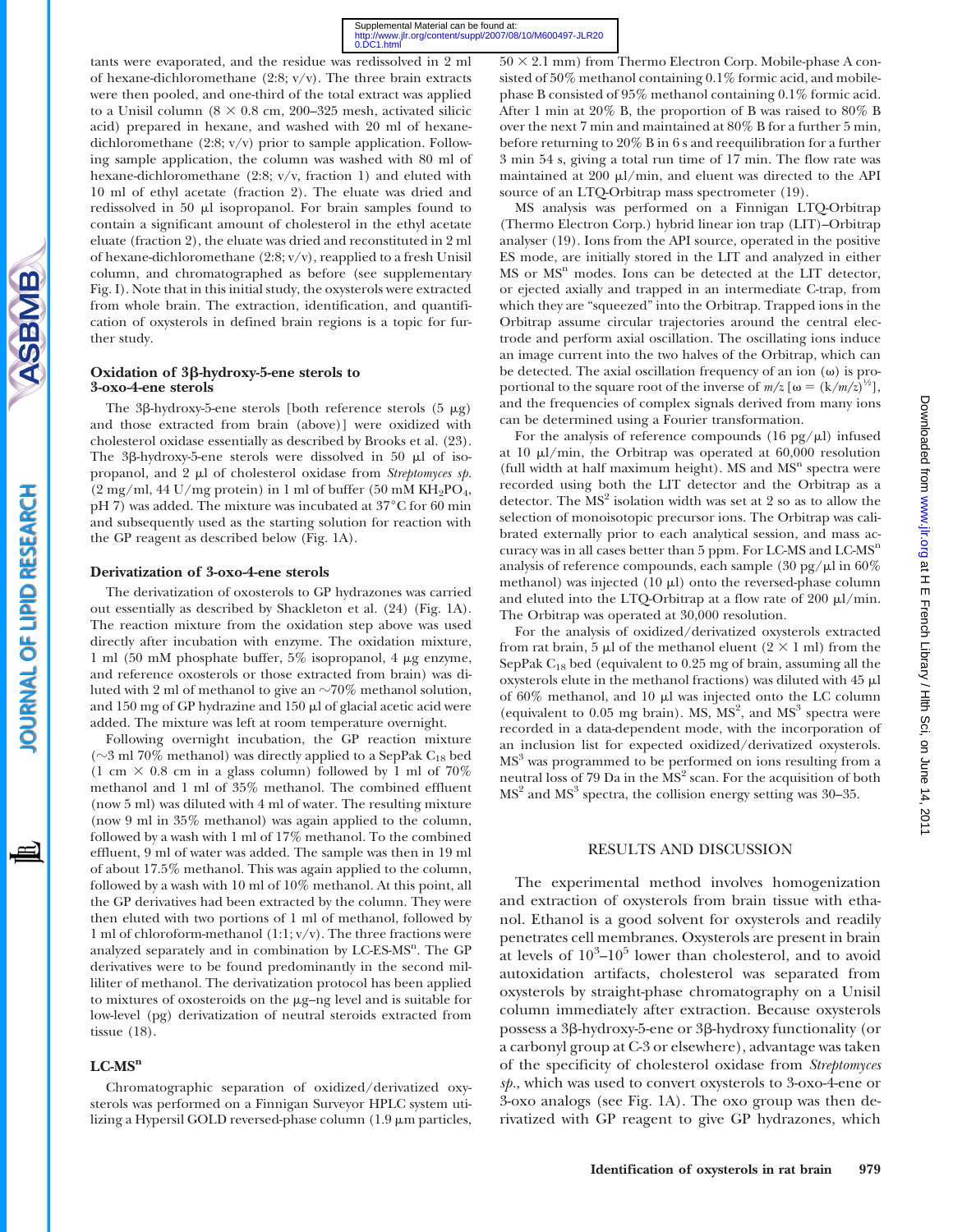possess a charged quaternary nitrogen and give an improvement in ES signal of two to three orders of magnitude (18). This oxidation/derivatization approach adds both specificity and sensitivity to the analysis of oxysterols. It should be pointed out, however, that in its present form, the method does not distinguish between a 3 $\beta$ -hydroxy-5-ene sterol and its corresponding 3-oxo-4-ene analog. The latter can be separately determined by deletion of the cholesterol oxidase reaction from the analytical protocol.

# Oxidation and derivatization

ASBMB

OURNAL OF LIPID RESEARCH

We have demonstrated previously that the process of oxidizing 3b-hydroxyl groups to 3-oxo groups followed by derivatization to GP hydrazones enhances the oxysterol ion current by at least two orders of magnitude (18). However, this method, like all derivatization procedures, has its drawbacks, one of which is variation in the susceptibility of the 3β-hydroxyl group to oxidation by cholesterol oxidase, depending on the overall sterol structure and the enzyme employed. A second consideration is the reactivity of other oxo groups present on the sterol skeleton to the GP reagent, which varies according to their location. We have optimized the methodology with brain oxysterols in mind, in that we have used cholesterol and 24S-hydroxycholesterol as the test substrates. By incubating these sterols for 60 min at 37 $^{\circ}$ C with  $\sim$ 0.2 U of cholesterol oxidase, conversion to 3-oxo-4-ene sterols is maximized and the formation of oxidation artifacts is avoided. In the current study, cholesterol oxidase from Streptomyces sp. has been used. Cholesterol oxidases from different bacterial sources have varying activity to different 3<sub>β</sub>-hydroxysteroids and are also likely to generate different profiles of artifacts (23, 25, 26). Test experiments were performed with  $5 \mu$ g of cholesterol and 24S-hydroxycholesterol, the sterols were supplied as 99% pure, and this level of purity was maintained throughout the oxidation/derivatization process. However, cholesterol is likely to be  $10^3$ -fold more abundant than any oxysterol in brain, and even as little as 0.1% formation of autoxidation products in the oxidation/derivatization process would lead to significant artifacts when analyzed as part of an oxysterols study. To minimize this eventuality, cholesterol is removed in the first stage of the sample purification by a single or double passage through Unisil columns.

To simulate closely the analytical procedure for the analysis of oxysterols extracted from brain tissue, 1 mg of cholesterol, which approximates the cholesterol content of 0.1 g of brain, was subjected to the entire sample purification, oxidation, and derivatization protocol. A single passage of cholesterol through the Unisil column results in 95% elution in fraction 1 and 5% elution in fraction 2 (see supplementary Fig. I). Following treatment of fraction 2 with cholesterol oxidase and derivatization with GP, desmosterol (m/z 516.3948) was found at 0.5–1.5% of the level of cholesterol [relative abundance (RA), 100%, m/z 518.4105] in fraction 2. A minor amount of 6-oxocholestenone (RA 0.3%, m/z 532.3898) was also identified, as were cholesterol epoxides (RA 0.2%,  $m/z$  532.3898). Minor components with m/z 550.4003 were observed

(RA 1\%, 2\%), both of which gave  $MS<sup>2</sup>$  or  $MS<sup>3</sup>$  spectra compatible with dihydroxycholesterols with at least one of the added hydroxyl groups in the A or B ring. A second separation of the material collected in fraction 2 after removal of solvents on a fresh Unisil column essentially eliminates all cholesterol and its subsequent autoxidation products.

# MS

The reference oxysterols (supplementary Table I) were analyzed after oxidation/derivatization by direct infusion  $MS$ ,  $MS<sup>n</sup>$ , LC-MS, and LC-MS<sup>n</sup>.

 $MS<sup>2</sup>$  spectra of most oxysterols are dominated by an  $[M-79]$ <sup>+</sup> fragment ion, accompanied by lower abundance  $[M-97]^+$  and  $[M-107]^+$  ions. Exact mass analysis of these fragments performed at high resolution (60,000) confirms that they result from the loss of pyridine  $(C_5H_5N)$ , pyridine plus water  $(C_5H_7NO)$ , and pyridine plus carbon monoxide (C6H5NO), respectively (Fig. 1B). Dihydroxycholesterols additionally give  $[M-115]^+$  and  $[M-125]^+$  ions, which result from the loss of pyridine and two molecules of water  $(C_5H_9NO_2)$ , and pyridine, carbon monoxide, and water  $(C_6H_7NO_2)$ . Although not providing a wealth of structural information,  $MS<sup>2</sup>$  spectra complement  $MS<sup>3</sup>$  spectra, giving information on the lability of the modified cholesterol skeleton. For example, for most oxidized/derivatized monohydroxycholesterols  $(m/z 534.4054)$ , the MS<sup>2</sup> spectra show  $[M-97]$ <sup>+</sup> ions with RA of  $\sim$ 1%. However, for 25-hydroxycholesterol, the lability of the hydroxyl group on tertiary C-25 results in an  $[M-97]^+$  ion with RA of  $\sim$ 15% (see supplementary Table II and supplementary Figs. II–VII). In contrast to  $MS<sup>2</sup>$  spectra,  $MS<sup>3</sup>$  spectra of oxidized/derivatized sterols provide a wealth of structural information, in which different functional groups provide different fragmentation patterns according to their location.

# 3-oxo-4-ene sterols

Cholesterol oxidase converts 3b-hydroxy-5-ene sterols to their 3-oxo-4-ene analogs. The simplest sterol to undergo this conversion is cholesterol, which is oxidized to cholest-4-en-3-one. The GP derivative of cholest-4-en-3-one, and other 3-oxo-4-ene sterols, which are unmodified by additional substituents in the A and B rings, give informative  $MS<sup>3</sup>$  spectra containing a triad of fragment ions at  $m/z$  151, 163, and 177. These fragment ions are formed by cleavage in the B ring and are described as  $b_1-12$ ,  $b_3-C_2H_4$  (or  $b_2 CH<sub>2</sub>$ ), and  $b<sub>2</sub>$  ions, respectively (18) (Fig. 1C, and see supplementary Fig. IIB) Modification of the B ring by the introduction of a hydroxyl group at C-7 changes the pattern of B-ring fragment ions. The comparative abundance of the  $b_1-12$  ion at  $m/z$  151 is enhanced, and the  $*b_3-C_2H_4$  fragment is shifted in  $m/z$  from 163 to 179 (see supplementary Fig. IIIB). Introduction of a 6-hydroxyl group attenuates the  $b_1$ -12 and  $b_3$ -C<sub>2</sub>H<sub>4</sub> fragment ions, leaving an ion at  $m/z$  177. The observation of an ion at  $m/z$  177 rather than 193 indicates that the C-6 hydroxyl is no longer present in the  $b_2$  ion (see supplementary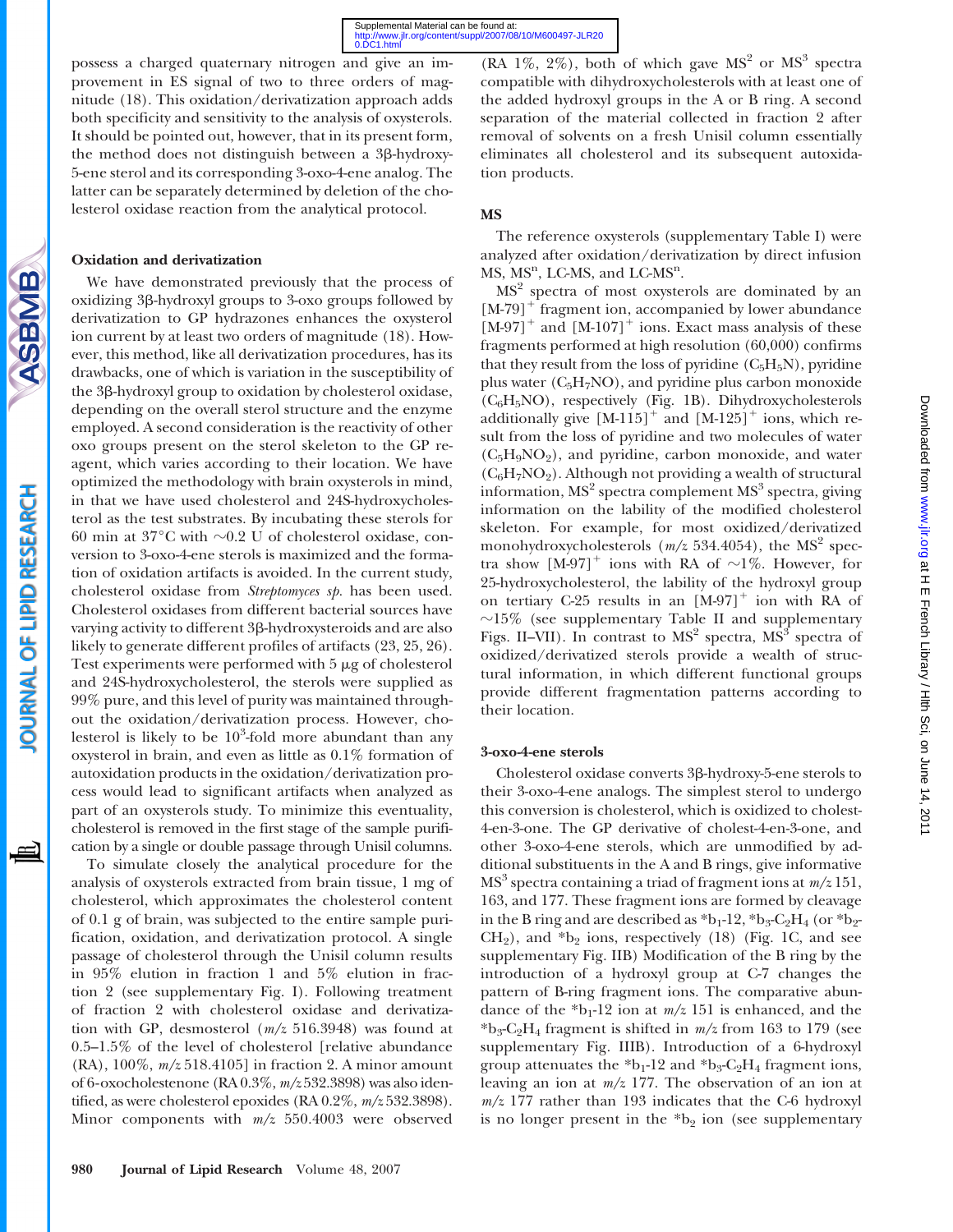Table II). The presence of an oxo group at C-6 eliminates the pattern of B-ring fragment ions, although a lowintensity  $b_2$  ion is observed at  $m/z$  191 (a carbonyl group at C-6 may indicate that the fragment ion at  $m/z$  191 has a structure different from  $b_2$ ). An oxo group at C-7 attenuates the  $b_1-12$  fragmentation and shifts  $b_3-C_2H_4$  up in mass to  $m/z$  177, leaving a \*b<sub>2</sub>-CH<sub>2</sub> ion at  $m/z$  163. A detailed description of how the location of additional hydroxyl and oxo groups to the steroid skeleton and C-17 side-chain are determined is given in supplementary Results and supplementary Figs. II–XI.

# Oxysterols in rat brain

Following oxidation/derivatization, oxysterols extracted from brain were separated by reversed-phase chromatography and analyzed on an LTQ-Orbitrap hybrid tandem mass spectrometer. In an initial run, the instrument was used to record mass spectra at high resolution in the Orbitrap. Reconstructed exact mass (5 ppm) ion chromatograms (RICs) were plotted for all potential oxysterols (Table 1). In a second LC-MS run,  $MS<sup>2</sup>$  and  $MS<sup>3</sup>$  spectra were recorded in a data-dependent mode with the incorporation of an inclusion list for all potential oxysterols suggested to be present from the initial LC-MS run.  $MS<sup>3</sup>$ was programmed to be performed on ions resulting from a neutral loss of 79 Da in the MS<sup>2</sup> scan, i.e,  $[M]^{+} \rightarrow$  $[M-79]^+ \rightarrow$ . The MS<sup>3</sup> scans provide added specificity to the method, because this final product ion spectrum is only generated from precursor ions of the selected mass giving an  $[M-79]^+$  intermediate. The exact mass capability of the LTQ-Orbitrap instrument adds further specificity to the method, in that only precursor ions with an exact mass and chromatographic retention time compatible with an oxysterol will be selected for MS<sup>n</sup>.

Passing the brain extract twice through the Unisil column effectively removes all the cholesterol and desmosterol from the final oxysterol fraction. The RA of cholesterol and desmosterol in these samples amount to  $\leq 2\%$  and  $0.1\%$  of the major oxysterol in the fraction. The major sterol in the oxysterol fraction has an  $m/z$  of 534.4054 (RA 100%) and appears with retention time (7.35 and 7.65 min, syn/anti forms of the GP hydrazone) identical to that of oxidized and derivatized 24S-hydroxycholesterol (supplementary Table I). Both the  $MS<sup>2</sup>$  and  $MS<sup>3</sup>$  spectra are identical to those from the authentic compound, thereby confirming 24S-hydroxycholesterol to be the major oxysterol in rat brain (2) (Fig. 2). With the use of an internal standard the level of 24S-hydroxycholesterol in rat brain was found to vary between 15 and 25  $\mu$ g/g (data not shown), in good agreement with values for other mammals (9, 27). Evidence from experiments with recombinant CYP46A1 and HEC 293 cells transfected with CYP46A1, suggest that this enzyme can, in addition to 24S-hydroxylation of cholesterol, further metabolize the resulting oxysterol to 24,25- and 24,27-dihydroxycholesterols (14). Additional products of the incubation of 24S-hydroxycholesterol with CYP46A1-transfected HEC 293 cells were partially characterized as 24,X-dihydroxycholesterol, 24,25,X-trihydroxycholesterol and 24,27,X-trihydroxycholesterol, where the

extra hydroxyl group as signified by X is in the steroid nucleus (14). 24-Oxocholesterol with an extra hydroxyl group in the steroid nucleus, which is presumably formed via 24-oxocholesterol, was also identified (14). Exact mass RICs for the  $m/z$  values of these oxysterols were generated (Table 1). Although its RA was  $\leq 2\%$  that of 24S-hydroxycholesterol (RAs of all oxysterols are measured relative to 24S-hydroxycholesterol), the major component with  $m/z$  532.3898 appeared at a retention time of 7.60 min and gave  $MS<sup>2</sup>$  and  $MS<sup>3</sup>$  spectra identical to those of authentic oxidized/derivatized 24-oxocholesterol (see supplementary Table II). The additionally hydroxylated version of this compound has an  $m/z$  of 548.3847, and gave a peak (RA  $\langle0.5\%$ ) that appears in the RIC with a retention time of 5.49 min and gives  $MS<sup>2</sup>$  and  $MS<sup>3</sup>$  spectra compatible with those of an oxidized/derivatized oxohydroxycholesterol.

The  $MS<sup>2</sup>$  and  $MS<sup>3</sup>$  spectra of oxidized/derivatized dihydroxycholesterols  $(m/z 550.4003)$  from brain gave informative fragmentation patterns. As can be seen in the RIC (Fig. 3A), nine distinct peaks are observed, but compared with that of 24S-hydroxycholesterol, all are of low abundance (RA  $\langle 1\% \rangle$ . The MS<sup>2</sup> and MS<sup>3</sup> spectra of the first eluting component at 4.31 min indicate a dihydroxy derivative of a  $3$ -oxo-4-ene sterol. In the  $MS<sup>3</sup>$  spectrum (Fig. 3B) the pattern of fragment ions at  $m/z$  151, 163, and 177 confirms the 3-oxo-4-ene structure (derived from cholesterol oxidase treatment of the 3<sup>8</sup>-hydroxy-5-ene sterol), and the significant fragment ion at  $m/z$  353 (\*f, see Figs. 1C, 2B) defines the location of one hydroxyl group at C-24 with the second necessarily on C-25 or C-27. Based on the ratio of  $[M-97]^+,$  $[M-107]^+$ ,  $[M-115]^+$ , and  $[M-125]^+$  ( $m/z$  453, 443, 435, 425) fragment ions in both the  $MS<sup>2</sup>$  (1.5:10.0:0.5: $<$ 0.5) (data not shown) and  $MS<sup>3</sup>$  (10.0:3.5:1.0:2.0) spectra (Fig. 3B), and the greater stability of the 27-hydroxyl group in comparison to the 25-hydroxyl group, the second hydroxyl group is located to C-27. The chromatographic peak eluting at 4.82 min gave  $MS<sup>2</sup>$  and  $MS<sup>3</sup>$  spectra similar to that eluting at 4.31 min, and it is concluded that these are syn and anti isomers of the GP derivative of 24,27-dihydroxycholesterol. The chromatographic peak at  $m/z$  4.47 min also gave  $MS<sup>2</sup>$  and  $MS<sup>3</sup>$  spectra compatible with an oxidized/ derivatized dihydroxycholesterol where one of the additional hydroxyl groups is on C-24 and the second is on C-25 or C-27. A characteristic of  $MS<sup>3</sup>$  spectra of oxidized/ derivatized oxysterols with a 25-hydroxyl group is that the  $[M-97]$ <sup>+</sup> ion dominates the spectrum at the expense of all other fragment ions (see supplementary Table II). This is also evident in the  $MS<sup>3</sup>$  spectrum of the peak eluting at 4.47 min (Fig. 3C), with the consequence that the fragment ions at  $m/z$  151, 163, 177, and 353 are of lower abundance than in the spectrum of the 24,27-dihydroxy isomer (Fig. 3B). The abundance of the  $[M-107]^+$  fragment is also reduced, but not the abundance of  $[M-115]^+$  or  $[M-125]^+$ fragments, which is reflected in the ratio of ions of  $m/z$  453, 443, 435, and 425 of 10.0:1.5:1.0:1.5. Further evidence for the location of the second hydroxyl group at C-25 comes from the abundance ratio of this series of ions in the  $MS<sup>2</sup>$ spectrum, i.e., 2.5:10.0:0.5:0.5 (data not shown), which is compatible with the enhanced lability of the C-25 hydroxyl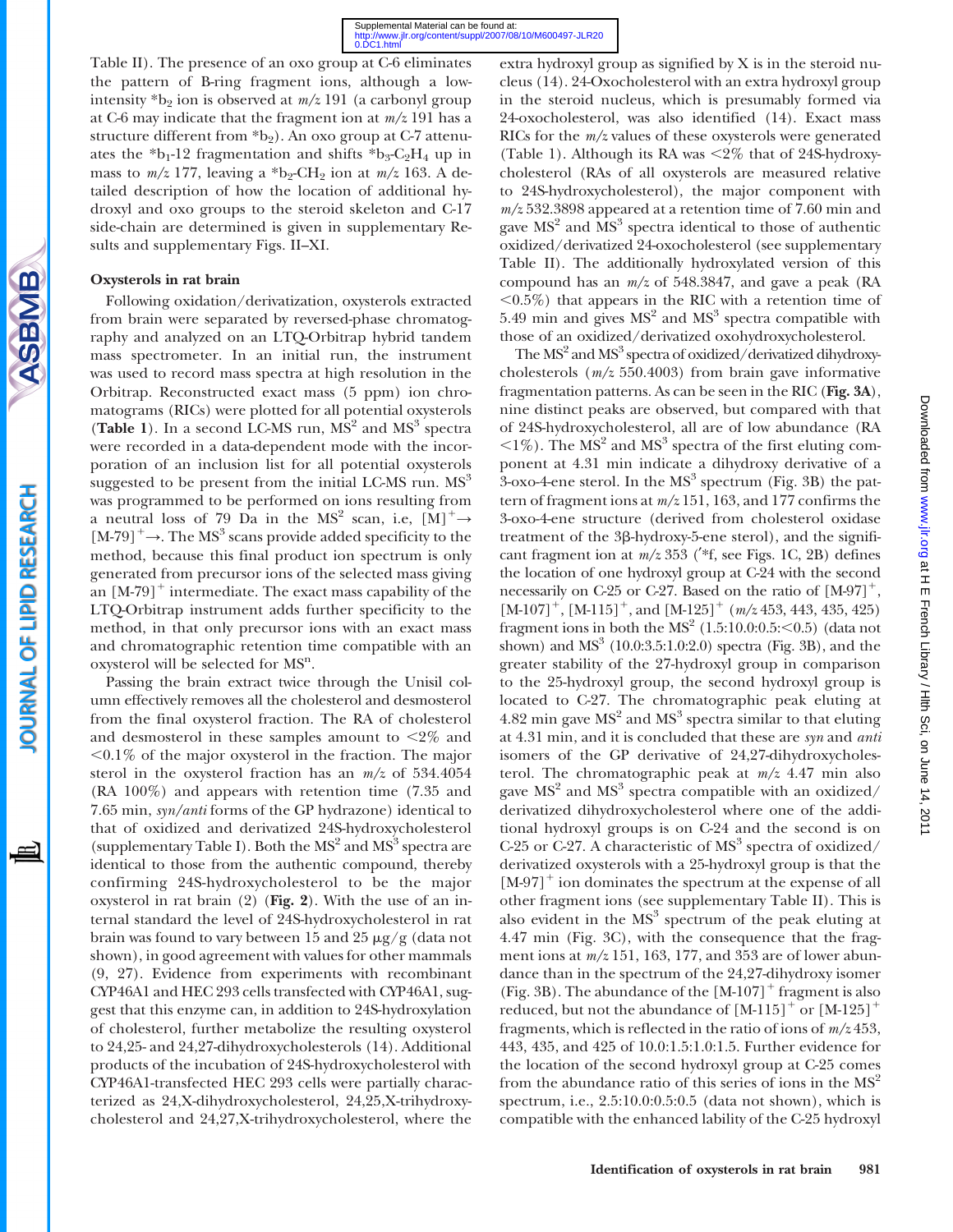# **JOURNAL OF LIPID RESEARCH**



| Sterol/Oxysterol <sup>a,b</sup>                                                                         | Structure after Oxidation with<br>Cholesterol Oxidase                        | Formula of GP                     | Mass of GP     | Identified in Current Work<br>(Concentration Wet Brain)                                                                                                                                                                                                                                               | Identified by Others in Brain<br>(Concentration Wet Brain)                                                                                             |
|---------------------------------------------------------------------------------------------------------|------------------------------------------------------------------------------|-----------------------------------|----------------|-------------------------------------------------------------------------------------------------------------------------------------------------------------------------------------------------------------------------------------------------------------------------------------------------------|--------------------------------------------------------------------------------------------------------------------------------------------------------|
| $C^{5,x}$ -3 $\beta$ -ol                                                                                | $\mathrm{C}^{4,\mathrm{x}}$ -3-one                                           | $C_{34}H_{50}N_3O^+$              | 516.3948       | Desmosterol <sup><math>\epsilon</math></sup> (not quantified)                                                                                                                                                                                                                                         | Rat $(0.1\%$ of Total Sterol) <sup>d</sup><br>Mouse $(50 \text{ ng/mg})^e$                                                                             |
| $C^5$ -3 $\beta$ -ol                                                                                    | $C^4$ -3-one                                                                 | $C_{34}H_{52}N_3O^+$              | 518.4105       | Cholesterol <sup><math>\epsilon</math></sup> (not quantified)                                                                                                                                                                                                                                         | Human $(7-8 \mu g/mg)^f$<br>Mouse $(20 \mu g/mg)'$                                                                                                     |
| $5\alpha$ -C-3 $\beta$ -ol                                                                              | $5\alpha$ -C-3-one                                                           | $C_{34}H_{54}N_3O^+$              | 520.4261       | Not detected                                                                                                                                                                                                                                                                                          |                                                                                                                                                        |
| $C^5$ -3 $\beta$ -ol-x-one                                                                              | $C^4$ -3,x-dione                                                             | $C_{34}H_{50}N_3O_2^+$            | 532.3898       | 24-Oxocholesterol ( $\sim 0.5$ ng/mg)                                                                                                                                                                                                                                                                 |                                                                                                                                                        |
| $/C^{5,x}$ -3 $\beta$ ,y-diol                                                                           | $/C^{4,x}$ -y-ol-3-one                                                       |                                   |                | not detected                                                                                                                                                                                                                                                                                          |                                                                                                                                                        |
| $C^5-3\beta$ , x-diol                                                                                   | $C^4$ -x-ol-3-one                                                            | $C_{34}H_{52}N_3O_2$ <sup>+</sup> | 534.4054       | 24S-Hydroxycholesterol <sup>g</sup> (15-25 ng/mg)                                                                                                                                                                                                                                                     | Human $(5-15 \text{ ng/mg})^{f,h}$<br>Mouse $(40 - 50 \text{ ng/mg})^{e,i}$                                                                            |
| $5\alpha$ -C-3 $\beta$ , x-diol                                                                         | $5\alpha$ -C-x-ol-3-one                                                      | $C_{34}H_{54}N_3O_2$              | 536.4211       | Not detected                                                                                                                                                                                                                                                                                          |                                                                                                                                                        |
| $C^5$ -3 $\beta$ -ol-x,y-dione/ $C^{5,x}$ -3 $\beta$ ,y-diol-z-one                                      | $C^4$ -3,x,y-trione/ $C^{4,x}$ -y-ol-3,z-dione                               | $C_{34}H_{48}N_3O_3$              | 546.3690       | Not detected                                                                                                                                                                                                                                                                                          |                                                                                                                                                        |
| $C^5$ -3 $\beta$ ,x-diol-y-one<br>$\sqrt{C}^{5,x}$ -3 $\beta,y,z$ -triol/CA <sup>5</sup> -3 $\beta$ -ol | $C^4$ -x-ol-3,y-dione<br>$/C^{4,x}$ y,z-diol-3-one/CA <sup>4</sup> -3-one    | $C_{34}H_{50}N_3O_3$              | 548.3847       | 24-Oxohydroxycholesterol ( $\sim$ 125 pg/mg)<br>not detected                                                                                                                                                                                                                                          | $CYP46A1^j$<br>$A \n    strocytesk$                                                                                                                    |
| $C^5-3\beta, x, y\text{-triol}$                                                                         | $C^4$ -x,y-diol-3-one                                                        | $C_{34}H_{52}N_3O_3^+$            | 550.4003       | 24,25-Dihydroxycholesterol ( $\sim$ 125 pg/mg)<br>24,27-Dihydroxycholesterol (~30 pg/mg)<br>25,27-Dihydroxycholesterol ( $\sim$ 75 pg/mg)<br>6,24-Dihydroxycholesterol ( $\sim$ 150 pg/mg)<br>$7\alpha,25$ -Dihydroxycholesterol ( $\sim$ 30 pg/mg)<br>$7\alpha,27$ -Dihydroxycholesterol (~30 pg/mg) | Astrocytes <sup>k</sup> /CYP46A1 <sup>j</sup><br>CYP46A1'<br>Astrocytes <sup>k</sup><br>CYP46A1'<br>Astrocytes <sup>k</sup><br>Astrocytes <sup>k</sup> |
| $5\alpha$ -C-3 $\beta$ , x, y-triol<br>/5,6-Seco-sterol <sup><math>t</math></sup> /Aldol <sup>t</sup>   | C-x,y-diol-3-one<br>/5.6-Seco-sterol <sup>1</sup> /aldol <sup>1</sup>        | $C_{34}H_{54}N_3O_3^+$            | $552.4160^{l}$ | Not detected<br>5,6-seco-sterol $(\sim]100 \text{ pg/mg})$ /Aldol $(\sim]300 \text{ pg/mg})$                                                                                                                                                                                                          | Human $(150 \text{ pg/mg})^m$                                                                                                                          |
| $C^5_2-3\beta$ -ol-x,y,z-trione/ $C^{5,w}$ -3 $\beta$ ,x-diol-y,z-dione/                                | $C^4$ -3,x,y,z-tetraone/ $C^{4,w}$ -x-ol-3,y,z-trione                        | $C_{34}H_{46}N_3O_4^+$            | 560.3483       | Not detected                                                                                                                                                                                                                                                                                          |                                                                                                                                                        |
| $C^5$ -3 $\beta$ ,x-diol-y,z-dione/ $C^{5,w}$ -3 $\beta$ ,x,y-triol-z-one                               | $C^4$ -x-ol-3,y,z-trione/ $C^{4,w}$ -x,y-diol-3,z-dione                      | $C_{34}H_{48}N_3O_4$              | 562.3639       | Not detected                                                                                                                                                                                                                                                                                          |                                                                                                                                                        |
| $C^5$ -3 $\beta$ ,x,y-triol-z-one/ $C^{5,w}$ -3 $\beta$ ,x,y,z-tetraol/<br>$CA5-3\beta$ , x-diol        | $C^4$ -x,y-diol-3,z-dione/ $C^{4,w}$ -x,y,z-triol-3-one/<br>$CA4-x-ol-3-one$ | $C_{34}H_{50}N_3O_4$              | 564.3796       | Detected, not characterized                                                                                                                                                                                                                                                                           | Astrocytes $k$                                                                                                                                         |
| $C^5$ -3 $\beta$ ,x,y,z-tetraol                                                                         | $C^4$ -x,y,z-triol-3-one                                                     | $C_{34}H_{52}N_3O_4$              | 566.3952       | Detected, not characterized                                                                                                                                                                                                                                                                           | $CYP46A1^{j}/astrocytes^{k}$                                                                                                                           |
| $5\alpha$ -C-3 $\beta$ , x, y, z-tetraol                                                                | $5\alpha$ -C-x,y,z-triol-3-one                                               | $C_{34}H_{54}N_3O_4$              | 568.41088      | Detected, not characterized                                                                                                                                                                                                                                                                           |                                                                                                                                                        |

TABLE 1. Potential oxysterols and those identified in brain

 $\mathbb{I}$ 

<sup>g</sup> Only 24S-hydroxycholesterol was identified, although chromatographic performance was sufficient to resolve it from closely eluting isomers, i.e., 25-hydroxycholesterol and 27-hydroxycholesterol.

 Other oxysterols identified in human brain include 27-hydroxycholesterol (1–3 ng/mg) (35), 22R-hydroxycholesterol (45–90 pg/mg) (37), 7-hydroxycholesterol (234–745 ng/mg, cerebellar cortex) (38), and 7-oxocholesterol (170–640 ng/mg cerebellar cortex) (38).<br>
<sup>2</sup>Other oxysterols identified in mouse or rat brain include 27-hydroxycholesterol (5 ng/mg mouse) (35), 20S-hydroxycholesterol (50 pg/mg rat) (39).

<sup>j</sup> Recombinant CYP46A1 shows 25- and 27-hydroxylase activity when incubated with 24S-hydroxycholesterol. HEK293 cells transfected with CYP46A1 can also hydroxylate the steroid nucleus (14).

Astrocytes show 25-hydroxylase activity when incubated with 27- and 24-hydroxycholesterol, and <sup>7</sup>a-hydroxylase activity when incubated with 25- and 27-hydroxycholesterol (21). l

 $^{l}$ 5,6-Seco-sterol and its adol are not oxidized by cholesterol oxidase.

 $^m$  Concentration of combined 5,6-seco-sterol and its aldol (11).



3,5-Dihydroxy-B-norcholestane-6-carboxyaldehyde (Aldol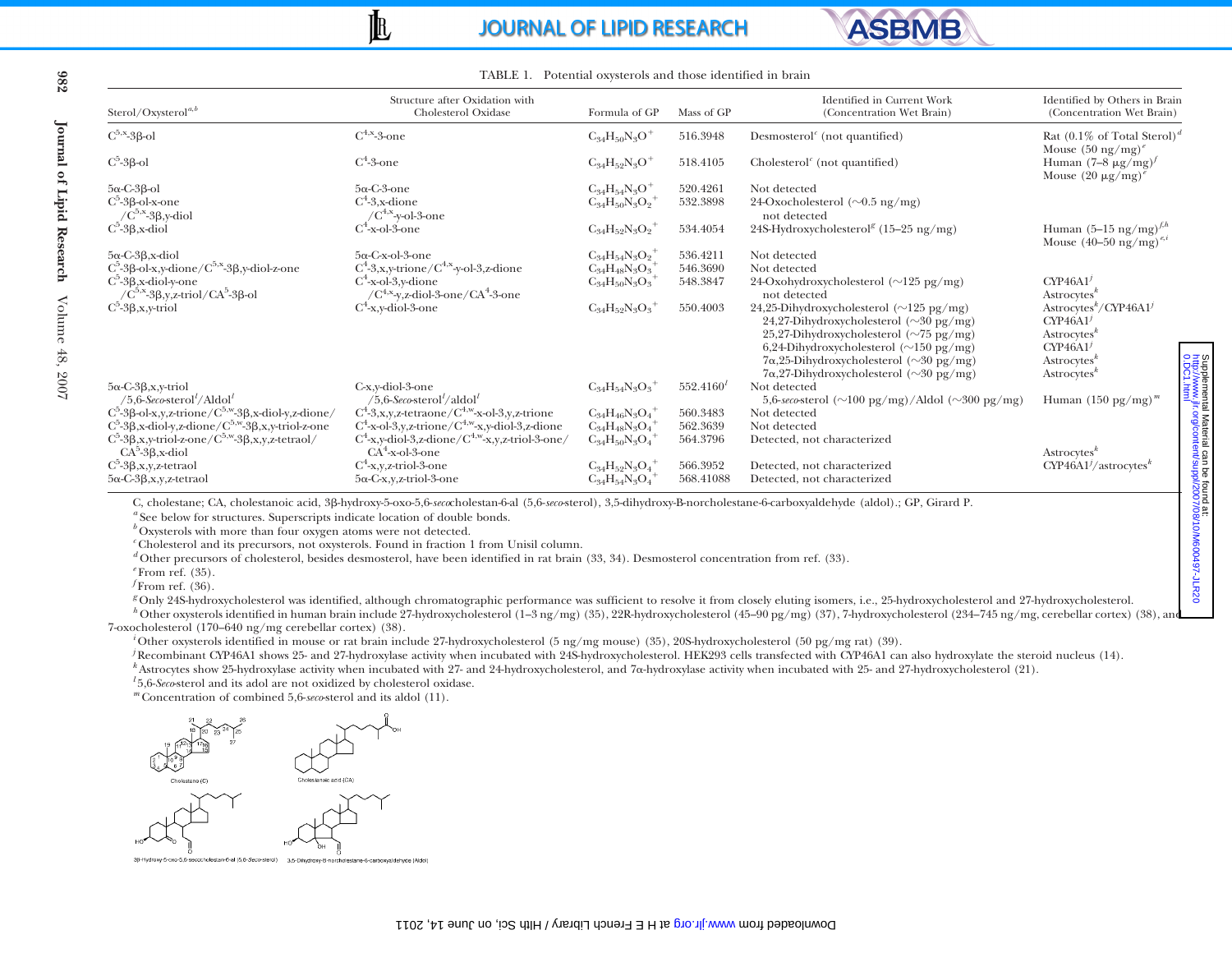

Fig. 2. Reconstructed ion chromatogram (RIC) for  $m/z$  534.4054 ( $\pm$ 5 ppm) corresponding to oxidized/derivatized monohydroxycholesterols extracted from rat brain (A),  $MS^3$  ([M]<sup>+</sup> $\rightarrow$ [M-79]<sup>+</sup> $\rightarrow$ ) spectrum of the peak eluting at 7.35 min (B), and authentic oxidized/ derivatized 24S-hydroxycholesterol with a similar retention time (C). The peaks eluting at 7.35 and 7.65 min in (A) give identical  $MS<sup>2</sup>$  and MS<sup>3</sup> spectra and correspond to syn and *anti* isomers of the derivative. The RIC was recorded by Fourier transformation (FT) in the Orbitrap analyzer, and  $MS<sup>3</sup>$  spectra were recorded by the LTQ detector.

group as compared with that at C-27. These data lead to the conclusion that the peaks eluting at 4.31 and 4.82 min correspond to oxidized/derivatized 24,27-dihydroxycholesterol and that at 4.47 min to 24,25-dihydroxycholesterol. The  $MS<sup>2</sup>$  and  $MS<sup>3</sup>$  spectra of the peak eluting at 5.06 min again indicate an oxidized/derivatized dihydroxycholesterol. In the  $MS<sup>3</sup>$  spectrum (Fig. 3D), the presence of a peak at  $m/z 325$  (\*e), and the absence of one at 353 (\*f) indicate that both hydroxyl groups are on the C-17 sidechain, but not at C-24. The spectrum does not show fragment ions characteristic of hydroxylation at C-20, -22, and -24 (see supplementary Table II), but the ratio of ions of  $m/z$  453, 443, 435, and 425 in the MS<sup>2</sup> and MS<sup>3</sup> spectra of 2.5:10.0:<0.5:0.5 (data not shown) and 10.0:1.5:1.5:1.5 does strongly suggest a 25,27-diol. 25,27-Dihydroxycholesterol has been identified by Zhang et al. (21) in incubations of 27-hydroxycholesterol with rat brain astrocytes, and has been suggested to be an intermediate in cholesterol metabolism in astrocytes. It should be noted that microchemical reactions, such as treatment with periodate, or the Jones oxidation, could be attempted to confirm the structures of the above oxysterols. However, their presence at low abundance  $(ng/g)$  and as part of a mixture has precluded such a study as part of the present work.

The presence of a 6-hydroxyl group on the cholesterol skeleton alters the  $MS<sup>3</sup>$  spectrum of the oxidized derivative, in that instead of a triad of fragment ions at  $m/z$  151, 163, and 177, only the ion at 177 is preserved. Also, in the MS<sup>3</sup> spectrum of oxidized/derivatized 6-hydroxycholesterol, the normal arrangement of  $[M-97]^+$  ions as more abundant than  $[M-107]^+$  ions is reversed, and an intense ion is observed at  $m/z 383$  corresponding to [M-79-C<sub>4</sub>H<sub>8</sub>O] (see supplementary Table II). The  $MS<sup>3</sup>$  spectrum of the peak eluting at 5.45 min gives a fragment ion at  $m/z$  177, and the  $[M-107]$ <sup>+</sup> fragment is more abundant than the  $[M-97]$ <sup>+</sup> ion, signifying hydroxylation at C-6 (Fig. 3E). Further evidence is provided by the presence of a fragment ion at 381 corresponding to  $[M-97-C_4H_8O]^+$ . A fragment ion at  $m/z$  341 (\*e) indicates that the second hydroxyl group is on the C-17 side-chain, and a fragment ion at  $m/z$  369 (\*f) locates it to C-24. Thus, the spectrum is compatible with that of oxidized/derivatized 6,24-dihydroxycholesterol. Significantly, when Mast et al. (14) incubated 24-hydroxycholesterol with HEK293 cells transfected with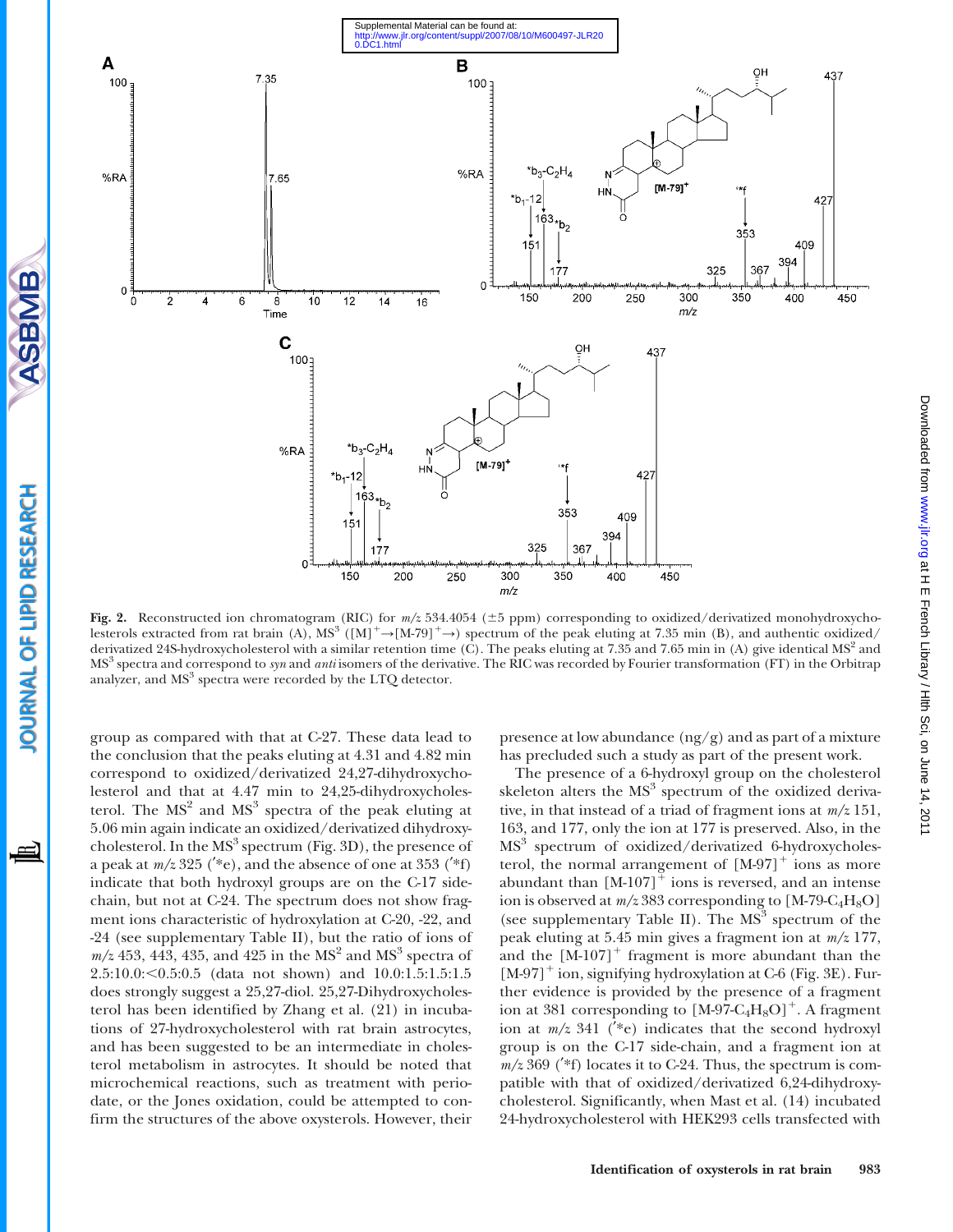

Fig. 3. RIC for m/z 550.4003 corresponding to oxidized/derivatized dihydroxycholesterols extracted from brain (A), MS<sup>3</sup> ([M]<sup>+</sup>→[M-79]<sup>+</sup> Y) spectra of chromatographic peaks eluting at 4.31 min corresponding to 24,27-dihydroxycholesterol (B), 4.47 min corresponding to 24,25-dihydroxycholesterol (C), 5.06 min corresponding to 25,27-dihydroxycholesterol (D), and 5.45 min corresponding to 6,24 dihydroxycholesterol (E). The RIC was recorded by FT in the Orbitrap analyser and the MS<sup>3</sup> spectra were recorded by the LTQ detector.

CYP46A1, a dihydroxycholesterol with one hydroxyl group at C-24 and the second in the steroid nucleus was identified. Furthermore, CYP7B1, an enzyme with 6-hydroxylase activity, is expressed in brain (28, 29).

ASBMB

OURNAL OF LIPID RESEARCH

The chromatographic peaks at 5.91 and 6.29 give  $MS<sup>2</sup>$ and MS<sup>3</sup> spectra identical to those of authentic standards of oxidized/derivatized  $7\alpha,25$ - and  $7\alpha,27$ -dihydroxycholesterol. The 7-hydroxyl groups are characterized by fragment ions at  $m/z$  151 and 179 in the MS<sup>3</sup> spectra, and their  $\alpha$ - positioning is indicated by the heightened abundance of fragment ions at m/z 231 (see supplementary Fig. XII). The latter eluting peak shows enhanced intensity of ions at

 $m/z$  443 [M-107]<sup>+</sup> as a consequence of the stability of the 27-hydroxyl group. Both 7 $\alpha$ , 25- and 7 $\alpha$ , 27-dihydroxycholesterols have been suggested as intermediates in the cholesterol metabolic pathways in rat brain (21). Thus, rat astrocyte cultures convert them by oxidation with 3bhydroxy- $\Delta^5$ -C<sub>27</sub>-steroid oxidoreductase/isomerase (HSD3B7, specific for 7a-hydroxylated sterols and bile acids) into the  $3$ -oxo- $\Delta^4$  analogs (included in the chromatographic peaks at 5.91 and 6.29), and 27-hydroxysterols can be converted by astrocytes into cholestenoic acids (21). The latter are intermediates in the biosynthesis of  $C_{24}$  bile acids, which have recently been identified in rat brain (30). The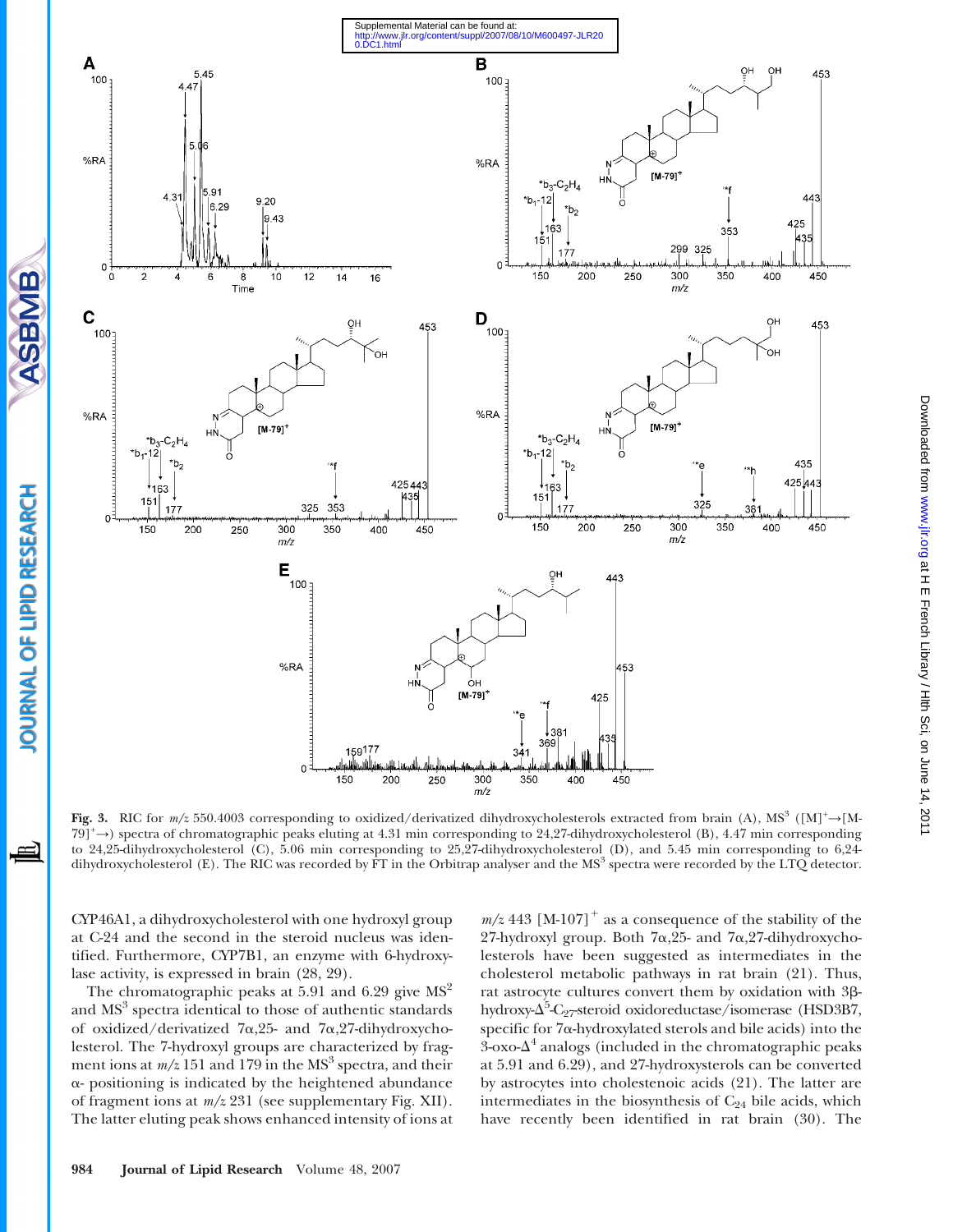0.DC1.htm Supplemental Material can be found at:<br>http://www.jlr.org/content/suppl/2007/08/10/M600497-JLR20

enzyme with 7a-hydroxylase activity in brain, i.e., CYP7B1, will 7a-hydroxylate both 25- and 27-hydroxycholesterols, but has much lower activity against 24S-hydroxycholesterol (28, 29). Significantly, 24-hydroxycholesterol was not 7a-hydroxylated by rat astrocyte, Schwann cell, or neuron cultures (21), and 7a,24-dihydroxycholesterol was not observed in the present study.

The recent interest in seco sterols inspired us to search for 5,6-seco-sterol and its aldol condensation product, 3,5 dihydroxy-B-norcholestane-6-carboxyaldehyde, which have been previously suggested to be present in human

**SBMB** 

OURNAL OF LIPID RESEARCH

Ħ

brain (11, 31). The RIC for  $m/z$  552.4160 revealed two components, with retention times of 9.23 and 10.03 min. The MS<sup>2</sup> spectra were rich in fragment ions and gave spectra identical to those of the GP hydrazones of 5,6-seco-sterol and its aldol, respectively (Fig. 4). The abundance of these isomers was less than 2% that of 24S-hydroxycholesterol.

The analytical method described offers sensitivity and selectivity for the determination of oxysterols in brain. Oncolumn detection limits were of the order of 1.5 pg (data not shown), and at this level,  $MS<sup>2</sup>$  and  $MS<sup>3</sup>$  spectra were sufficiently informative to allow structure determination.



Fig. 4. RIC for m/z 552.4160 corresponding to derivatized 3b-hydroxy-5-oxo-5,6-secocholestan-6-al and 3,5-dihydroxy-B-norcholestane-6 carboxyaldehyde extracted from brain (A), the  $MS<sup>2</sup>$  spectra of chromatographic peaks eluting at 9.23 min (B), authentic 3 $\beta$ -hydroxy-5-oxo-5,6-secocholestan-6-al (C), 10.03 min (D), and authentic 3,5-dihydroxy-B-norcholestane-6-carboxyaldehyde (E). The RIC was recorded by FT in the Orbitrap analyzer, and  $MS<sup>2</sup>$  spectra were recorded by the LTQ detector.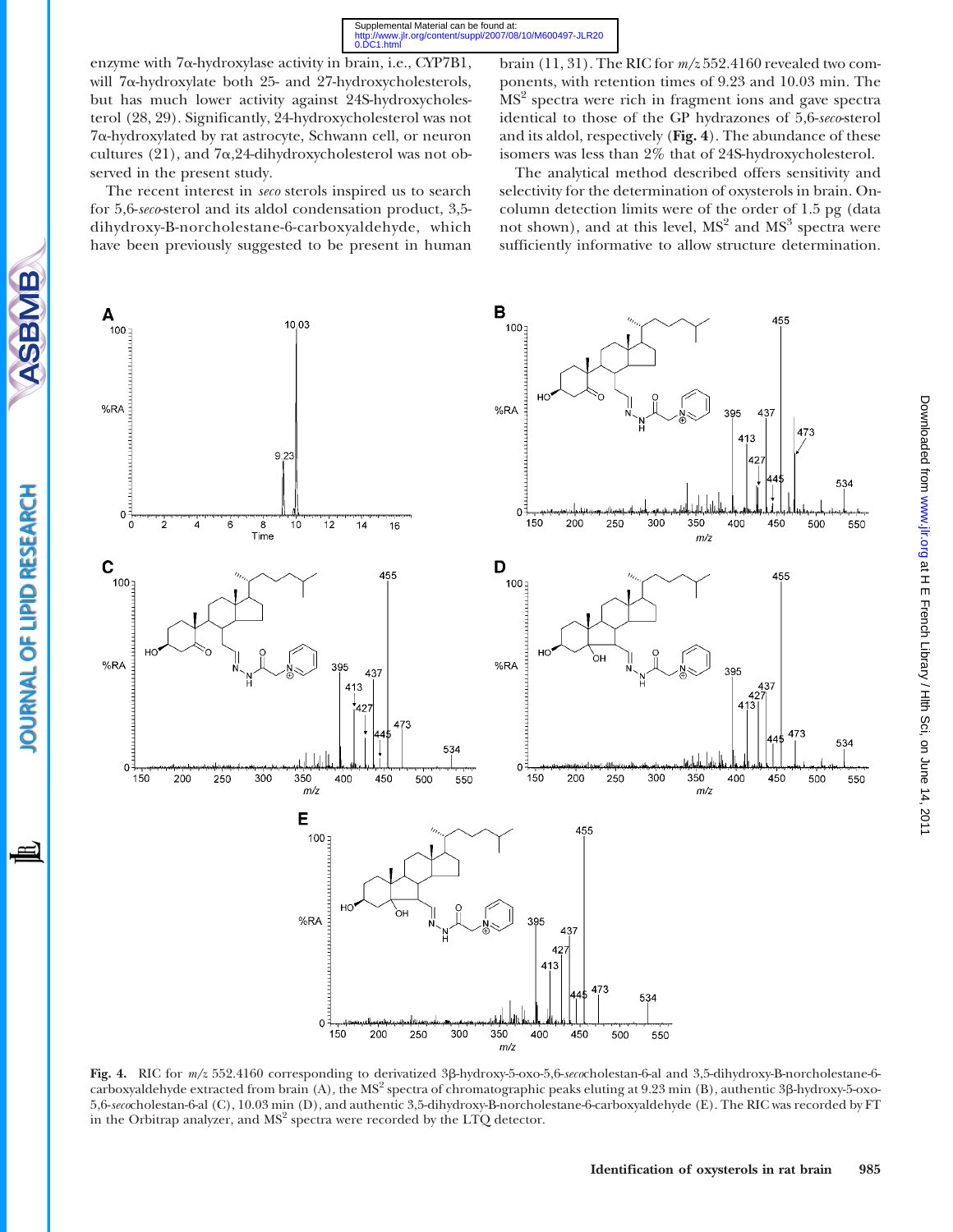

**SBMB** 

**OURNAL OF LIPID RESEARCH** 

This work was supported by the UK Biotechnology and Biological Sciences Research Council (BBSRC), Grants BB/C515771/1 and BB/C511356/1; the School of Pharmacy, University of London; the Swedish Research Council (VR Grant 03X-12551); and the Karolinska Institutet. The authors also thank Dr. Michaela Scigelova for critical reading of the manuscript.

#### REFERENCES

- 1. Edmond, J., R. A. Korsak, J. W. Morrow, G. Torok-Both, and D. H. Catlin. 1991. Dietary cholesterol and the origin of cholesterol in the brain of developing rats. J. Nutr. 121: 1323–1330.
- 2. Dietschy, J. M., and S. D. Turley. 2004. Cholesterol metabolism in the central nervous system during early development and in the mature animal. J. Lipid Res. 45: 1375–1397.
- 3. Lütjohann, D., O. Breuer, G. Ahlborg, I. Nennesmo, A. Sidén, U. Diczfalusy, and I. Björkhem. 1996. Cholesterol homeostasis in human brain: evidence for an age-dependent flux of 24S-hydroxycholesterol from the brain into the circulation. Proc. Natl. Acad. Sci. USA. 93: 9799–9804.
- 4. Lund, E. G., C. Xie, T. Kotti, S. D. Turley, J. M. Dietschy, and D. W. Russell. 2003. Knockout of the cholesterol 24-hydroxylase gene in mice reveals a brain-specific mechanism of cholesterol turnover. J. Biol. Chem. 278: 22980–22988.
- 5. Björkhem, I., D. Lütjohann, O. Breuer, A. Sakinis, and A.

Wennmalm. 1997. Importance of a novel oxidative mechanism for elimination of brain cholesterol. Turnover of cholesterol and 24(S)-hydroxycholesterol in rat brain as measured with  $^{18}{\rm O}_{2}$  techniques in vivo and in vitro. J. Biol. Chem. 272: 30178–30184.

- 6. Chawla, A., J. J. Repa, R. M. Evans, and D. J. Mangelsdorf. 2001. Nuclear receptors and lipid physiology: opening the X-files. Science. 294: 1866–1870.
- 7. Lund, E. G., J. M. Guileyardo, and D. W. Russell. 1999. cDNA cloning of cholesterol 24-hydroxylase, a mediator of cholesterol homeostasis in the brain. Proc. Natl. Acad. Sci. USA. 96: 7238–7243.
- 8. Teboul, M., E. Enmark, Q. Li, A. C. Wikstrom, M. Pelto-Huikko, and J-Å. Gustafsson. 1995. OR-1, a member of the nuclear receptor superfamily that interacts with the 9-cis-retinoic acid receptor. Proc. Natl. Acad. Sci. USA. 92: 2096-2100.
- 9. Schroepfer, G. J., Jr. 2000. Oxysterols: modulators of cholesterol metabolism and other processes. Physiol. Rev. 80: 361–554.
- 10. Puglielli, L., A. L. Friedlich, K. D. Setchell, S. Nagano, C. Opazo, R. A. Cherny, K. J. Barnham, J. D. Wade, S. Melov, D. M. Kovacs, et al. 2005. Alzheimer disease beta-amyloid activity mimics cholesterol oxidase. *J. Clin. Invest.* 115: 2556-2563.
- 11. Zhang, Q., E. T. Powers, J. Nieva, M. E. Huff, M. A. Dendle, J. Bieschke, C. G. Glabe, A. Eschenmoser, P. Wentworth, R. A. Lerner, et al. 2004. Metabolite-initiated protein misfolding may trigger Alzheimer's disease. Proc. Natl. Acad. Sci. USA. 101: 4752–4757.
- 12. Smith, L.L. 2004. Oxygen, oxysterols, ouabain, and ozone: a cautionary tale. Free Radic. Biol. Med. 37: 318–324.
- 13. Dzeletovic, S., O. Breuer, E. Lund, and U. Diczfalusy. 1995. Determination of cholesterol oxidation products in human plasma by isotope dilution-mass spectrometry. Anal. Biochem. 225: 73-80.
- 14. Mast, N., R. Norcross, U. Andersson, M. Shou, K. Nakayama, I. Björkhem, and I. A. Pikuleva. 2003. Broad substrate specificity of human cytochrome P450 46A1 which initiates cholesterol degradation in the brain. Biochemistry. 42: 14284–14292.
- 15. Raith, K., C. Brenner, H. Farwanah, G. Muller, K. Eder, and R. H. Neubert. 2005. A new LC/APCI-MS method for the determination of cholesterol oxidation products in food. J. Chromatogr. A. 1067: 207–211.
- 16. Lembcke, J., U. Ceglarek, G. M. Fiedler, S. Baumann, A. Leichtle, and J. Thiery. 2005. Rapid quantification of free and esterified phytosterols in human serum using APPI-LC-MS/MS. J. Lipid Res. 46: 21–26.
- 17. Burkard, I., K. M. Rentsch, and A. von Eckardstein. 2004. Determination of 24S- and 27-hydroxycholesterol in plasma by high-performance liquid chromatography-mass spectrometry. J. Lipid Res. 45: 776–781.
- 18. Griffiths, W. J., Y. Wang, G. Alvelius, S. Liu, K. Bodin, and J. Sjövall. 2006. Analysis of oxysterols by electrospray tandem mass spectrometry. J. Am. Soc. Mass Spectrom. 17: 341–362.
- 19. Makarov, A., E. Denisov, A. Kholomeev, W. Balschun, O. Lange, K. Strupat, and S. Horning. 2006. Performance evaluation of a hybrid linear ion trap/orbitrap mass spectrometer. Anal. Chem. 78: 2113–2120.
- 20. Pedersen, J. I., H. Oftebro, and I. Björkhem. 1989. Reconstitution of C27-steroid 26-hydroxylase activity from bovine brain mitochondria. Biochem. Int. 18: 615–622.
- 21. Zhang, J., Y. Akwa, M. el-Etr, E. E. Baulieu, and J. Sjövall. 1997. Metabolism of 27-, 25- and 24-hydroxycholesterol in rat glial cells and neurons. Biochem. J. 322: 175–184.
- 22. Wentworth, P., J. Nieva, C. Takeuchi, R. Galve, A. D. Wentworth, R. B. Dilley, G. A. DeLaria, A. Saven, B. M. Babior, K. D. Janda, et al. 2003. Evidence for ozone formation in human atherosclerotic arteries. Science. 302: 1053–1056.
- 23. Brooks, C. J. W., W. J. Cole, T. D. V. Lawrie, J. MacLachlan, J. H. Borthwick, and G. M. Barrett. 1983. Selective reactions in the analytical characterization of steroids by gas chromatography-mass spectrometry. J. Steroid Biochem. 19: 189–210.
- 24. Shackleton, C. H. L., H. Chuang, J. Kim, X. de la Torre, and J. Segura. 1997. Electrospray mass spectrometry of testosterone esters: potential for use in doping control. Steroids. 62: 523–529.
- 25. MacLachlan, J., A. T. Wotherspoon, R. O. Ansell, and C. J. Brooks. 2000. Cholesterol oxidase: sources, physical properties and analytical applications. J. Steroid Biochem. Mol. Biol. 72: 169–195.
- 26. Teng, J. I., and L. L. Smith. 1996. Sterol peroxidation by Pseudomonas fluorescens cholesterol oxidase. Steroids. 61: 627–633.
- 27. Lütjohann, D., A. Brzezinka, E. Barth, D. Abramowski, M. Staufenbiel, K. von Bergmann, K. Beyreuther, G. Multhaup, and T. A. Bayer. 2002. Profile of cholesterol-related sterols in aged